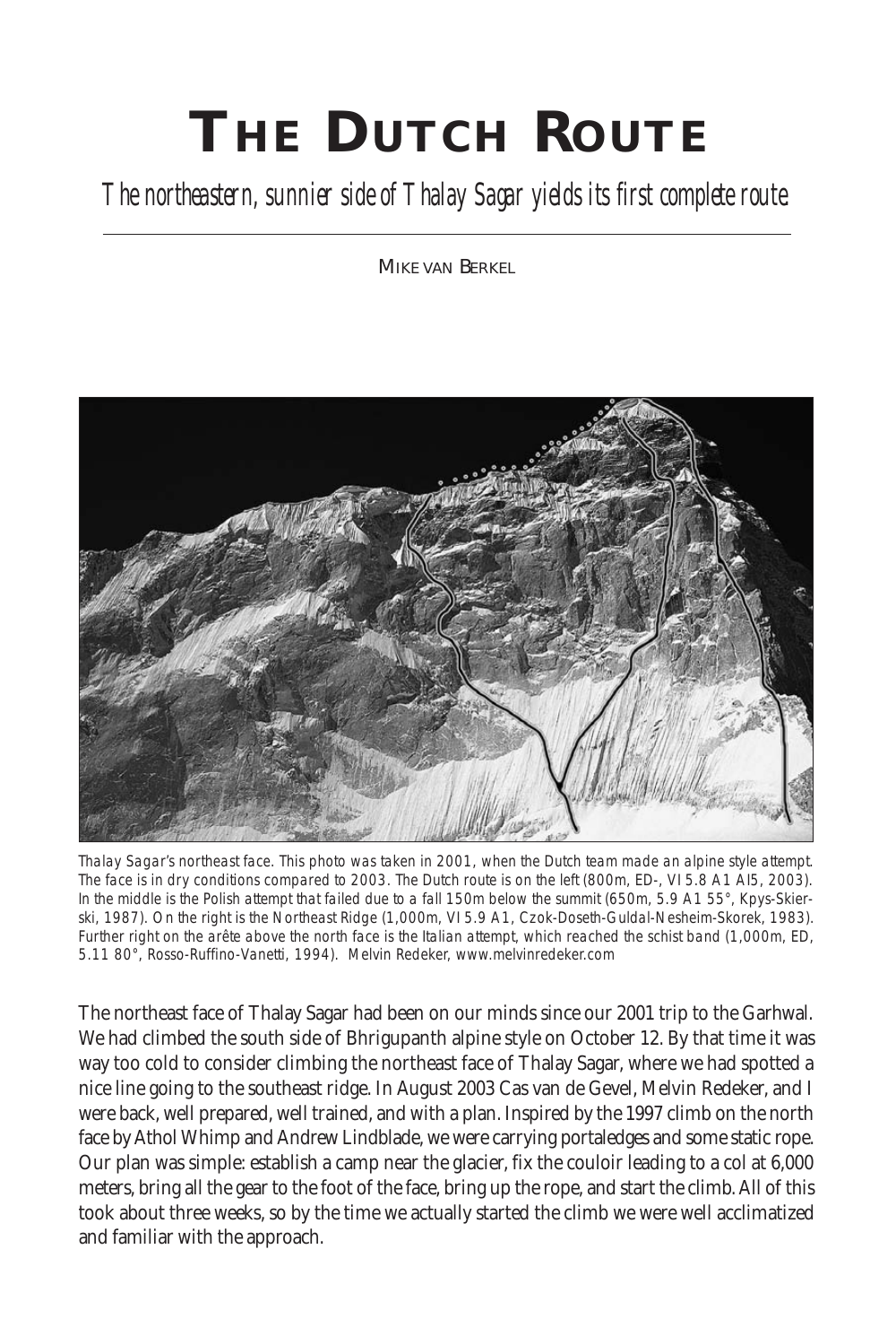The northeast face is about 1,500 meters wide and 800 meters high, with perfect granite smeared with ice. Amazingly, only the northeast pillar had been climbed to the summit, leaving a superb face open for exploration. One attempt had been made by a Polish team in 1987 to climb a direct route just left of the northeast pillar. They got high but missed the summit when their lead climber fell 150 meters short of the top.

On September 17 our portaledges hung under the bergschrund and we were ready for the ascent. Three days were spent fixing half of the face. The first day we climbed primarily 50-degree snow and ice. The advantage of the face's eastern aspect became clear, with sunshine all morning. This was also its downside since the sun would warm the face, allowing ice to come crashing down. Nothing too bad, but still quite painful when experienced head on.

On the second day the interesting climbing began: some hollow ice at the start, then two pitches of near-vertical ice in a Chamonix-like couloir, and then excellent ice higher up. On our third day a traverse to the left gave way to two more steep ice pitches underneath an overhanging corner. At the top of these pitches our nice line of ice was cut by a belt of overhanging granite.

After three days of climbing we were ready for a rest day, and we would have to

Cas van de Gevel just below the northeast face of Thalay Sagar. The Dutch team fixed rope up to 6,500 meters before launching for the summit. *Melvin Redeker*

decide if we would take the portaledges up the face or just make an early start, get up to the high point, and climb alpine style from there on. Not wanting to lose a good-weather day carrying portaledges, we opted for the latter option, although this meant getting up at two in the morning.

Doing just that, we were at our high point at sunrise, carrying sleeping bags and two days of food. As none of us were really into artificial climbing, it was left to Melvin to try the overhang, basically because he'd read a book about it. Getting better at it with every move, he moved upward and we were soon united on the ice above the overhang. That afternoon we climbed three more pitches on snow and ice with some steep bits, but also lower-angled terrain with icy flutes. As it began to get dark, we approached the steep mixed section that gave access to the southeast ridge.

We spent the night on a little ledge, looking at the moon and the reflections of lightning from the other side of the mountain. Harried by constant spindrift, we were happy to greet the

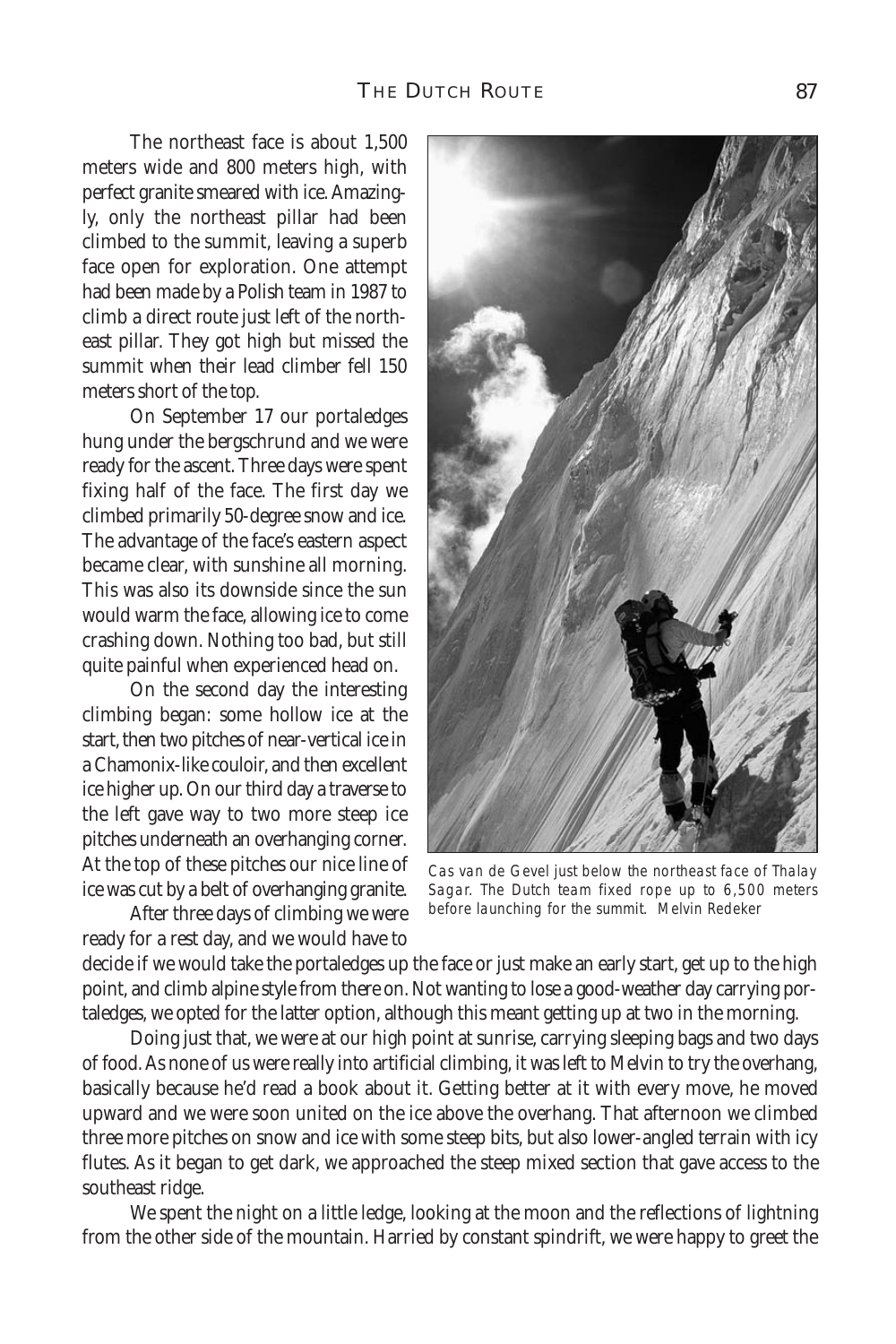

Melvin Redeker aiding the small roof because someone had to do it. *Cas van de Gevel*

sunshine the next morning. After we did two difficult mixed pitches, the granite gave way to metamorphic slate. Set at a slightly lower angle, this section was covered with powder snow and gave Cas two powder-burrowing pitches. As we arrived at the ridge the weather deteriorated, and so, hoping for better weather the next day, we decided to sleep a little lower in a cave we'd passed. This turned out to be much smaller than we had remembered and didn't give much protection from the snow that fell all night. Cas somehow managed to drop his sleeping bag, giving him a really miserable night.

Next day the snow was still falling but there was no wind. Not wanting to wait a day hoping for better weather and running out of food, we had to get to the summit. On the ridge a fullblown storm welcomed us, solving the wind riddle. Luckily the ridge was just wide enough between the cornices and the abyss of the south face. One pitch of slate—not as loose as we had expected—gave way to a nearly horizontal section leading to the summit cone. This we climbed by a 60-meter couloir, at the top of which the cornices from the left and right met. So, on September 23 at 11:30 a.m., we reached the top. Not in the mood to linger at the highest point in these stormy, white-out conditions, we radioed base camp of our success and took our summit pictures.

Conditions on the descent were dangerous, as the snow built up at a rapid pace, dislodging small avalanches on the ridge and covering us with spindrift while rappelling. Our descent picked up speed as we reached the upper fixed rope, and in the last light we searched for our camp under the bergschrund. Eventually we found it buried under a meter of fresh snow. We took the platforms and that night slept in a makeshift tent on the col a little lower down, away from the avalanches. Another long day finally took us to base camp, 10 days after setting out.